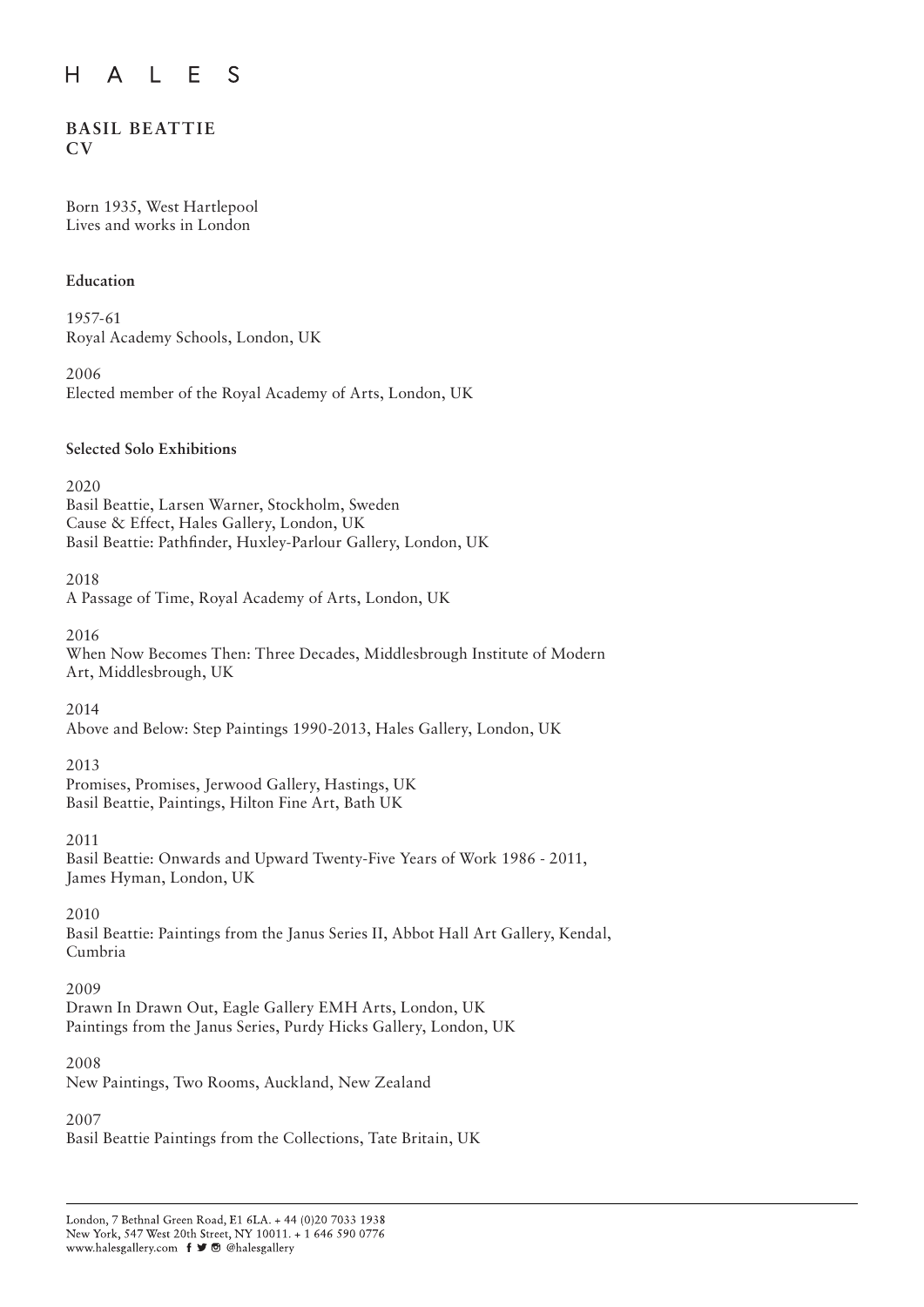### $H$ L E S  $\mathsf{A}$

2006 Emma Hill Fine Art/Eagle Gallery, London, UK Drawings, Two Rooms, Auckland, New Zealand 2005 Marking a Year, Open Studio in association with Eagle Gallery, London, UK 2004 Stacks, Atkinson Gallery, Millfield School, Somerset, UK 2002 Above and Below, Sadlers Wells Theatre, London, UK 2001 That Irresistible Climb, Advanced Graphics London, UK Works on Paper 1980-1990, Curwen Gallery, London, UK 2000 Recent Works, Storey Gallery, Lancaster, UK 1999 Open Studio, Brooklyn New York, NY, USA 1998 Todd Gallery, London, UK 1997 Galerie Renate Bender, Munich Reg Vardy Arts Foundation Gallery, Sunderland, UK 1996 Todd Gallery, London, Path Galerie, Aalst, Belgium 1995 Todd Gallery, London, UK New Paintings, Angel Row Gallery, Nottingham, UK 1994 Newtown Gallery, Johannesburg Ikon Gallery, Birmingham, UK 1993 Castlefield Gallery, Manchester; Maak Gallery, London; Todd Gallery, London, UK 1991 Drawing on the Interior, Installation at the Eagle Gallery, London, UK 1990 Curwen Gallery, London, UK 1987 Curwen Gallery, London, UK

London, 7 Bethnal Green Road, E1 6LA. + 44 (0)20 7033 1938 New York, 547 West 20th Street, NY 10011. + 1 646 590 0776 www.halesgallery.com f J <a> @halesgallery</a>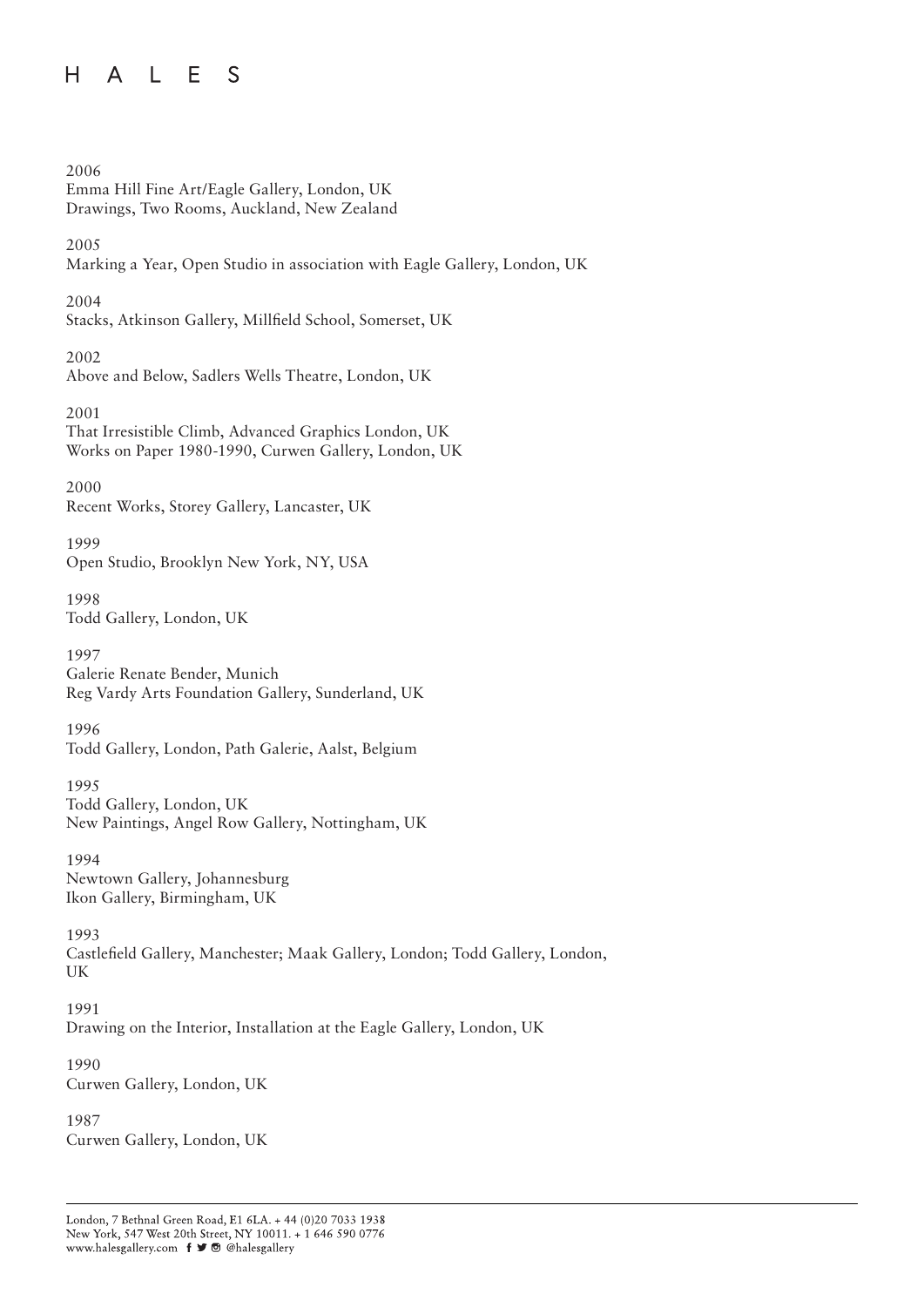#### $H$ E S S  $\mathsf{A}$  $\perp$

1986 Gray's Art Gallery, Hartlepool, UK

1984 Bede Gallery, Jarrow

1982 Goldsmith's Gallery, London, UK Minories Gallery, Colchester, UK

1979 Newcastle Polytechnic, UK

1978 New 57 Gallery, Edinburgh, UK

1974 Hoya Gallery, London, UK

1973 Consort Gallery, London, UK

1971 Mayfair Gallery, London, UK

1968 Greenwich Theatre Gallery. London, UK

# **Selected Group Exhibition**

2021 beattie + blane 2021, ecArtspace, Summer Exhibition, Royal Academy of Arts, London, UK A Fine Day for Seeing, Southward Park Galleries, London, UK A Very Special Place: Ikon in the 1990s, Ikon Gallery, Birmingham, UK

2019 Legacy - 50 Years of Painting in the Tee Valley, The Auxiliary, Middlesborough, UK Fully Awake 5.6, Freelands Foundation, London, UK Summer Exhibition, Royal Academy of Arts, London, UK Gifted!, Swindon Museum and Art Gallery, UK

2018 Albert Irvin and Abstract Expressionism, Royal West of England Academy, Bristol, UK Summer Exhibition, Royal Academy of Arts, London, UK

2016

Towards the Night, Towner Art Gallery, Eastbourne, UK

2015

The Drawing Process, Quay Arts, Newport, Isle of Wight, UK

London, 7 Bethnal Green Road, E1 6LA. + 44 (0)20 7033 1938 New York, 547 West 20th Street, NY 10011. + 1 646 590 0776 www.halesgallery.com f J ® @halesgallery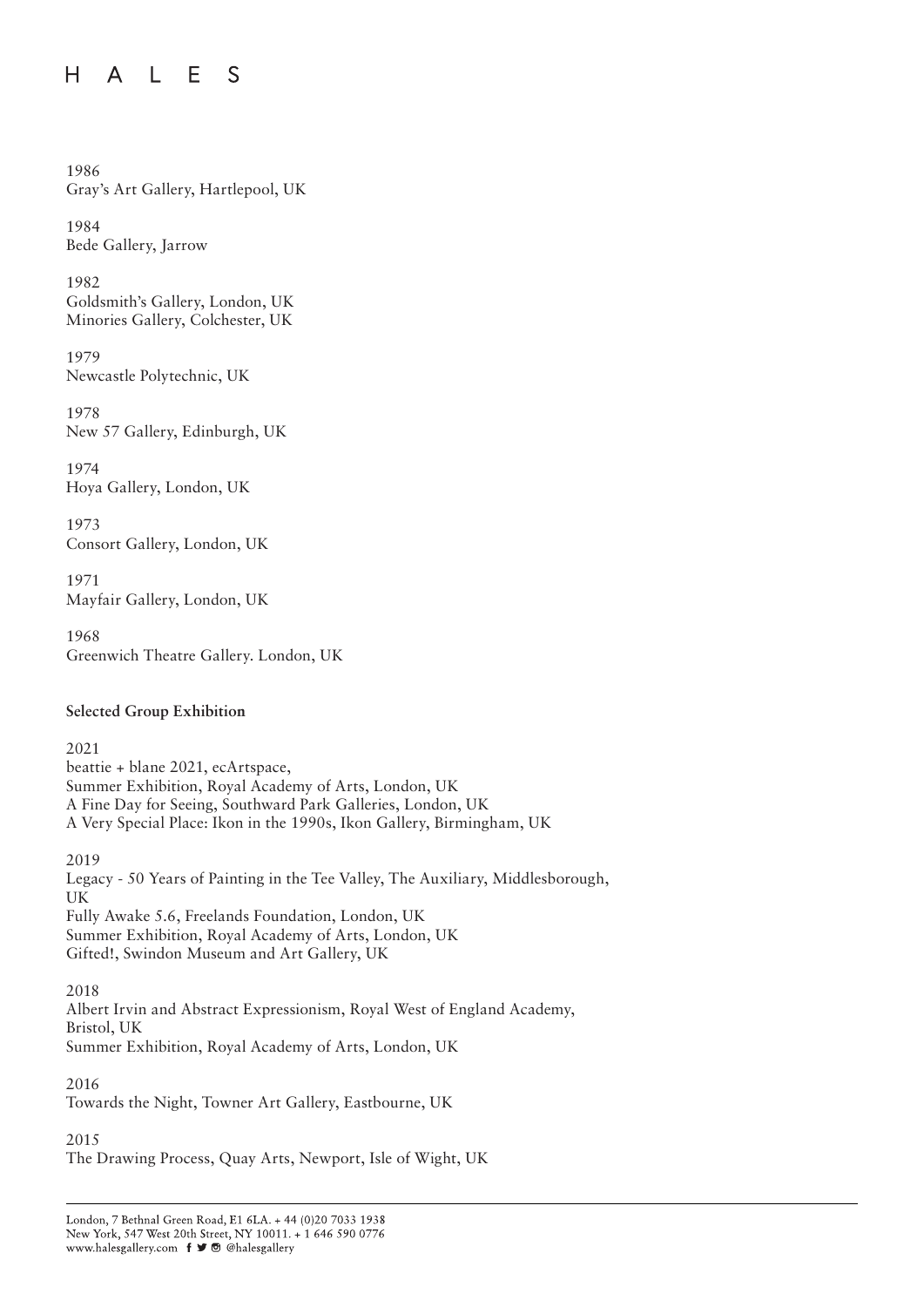#### H.  $\perp$ F. S  $\mathsf{A}$

### 2013

### Summer Exhibition, Royal Academy, London, UK Panel Exhibition, Eagle Gallery, London, UK

### 2012

Summer Exhibition, Royal Academy, London, UK

### 2011

Summer Exhibition, Royal Academy, London, UK

### 2010

Spoilt for Choice - Prints from Advanced Graphics London, Kings Place Gallery, London, UK Purdy Hicks Gallery, London, UK

### 2009

London Calling, Gallagher and Turner, Newcastle upon Tyne (part of the Northern Print Biennale), UK Advanced Graphics London, Caterham School, Surrey, UK Invisible Cities, Jerwood Space, London, UK The Justice and Its Symbols, Palace of Justice, Milan

### 2008

Basil Beattie, Jane Bustin and Jane Joseph, Eagle Gallery, London, UK Summer Exhibition, Royal Academy, London, UK In Drawing, Purdy Hicks Gallery, London, UK Exchange Dublin/London, Paul Kane Gallery, Dublin, Ireland

### 2007

Emma Hill Fine Art/Eagle Gallery, London, UK Prints from Advanced Graphics London, Deutsche Bank London, UK Rabley Drawing Center, UK Painting One, Two Rooms, Auckland, New Zealand

### 2006

Prints from Advanced Graphics London, Friend's Room, Royal Academy of Arts, London, UK Basil Beattie and Ian Tyson, Eagle Gallery, London, UK The Spiral of Time, APT Gallery, London, UK

### 2005

The Spiral of Time, OHOS Gallery, Reading, UK

# 2004

Paintings and Work on Paper, Emma Hill Fine Art, Eagle Gallery, London, UK Annual Exhibition, Royal Society of Painter-Printmakers, London, UK Basil Beattie, Stewart Geddes, Clyde Hopkins and Trevor Jones (paintings & prints), Advanced Graphics, London, UK Summer Exhibition, Royal Academy of Art, London, UK

### 2003

London Calling: Screenprints from Advanced Graphics London, UK, Glasgow Print Studio, Glasgow, UK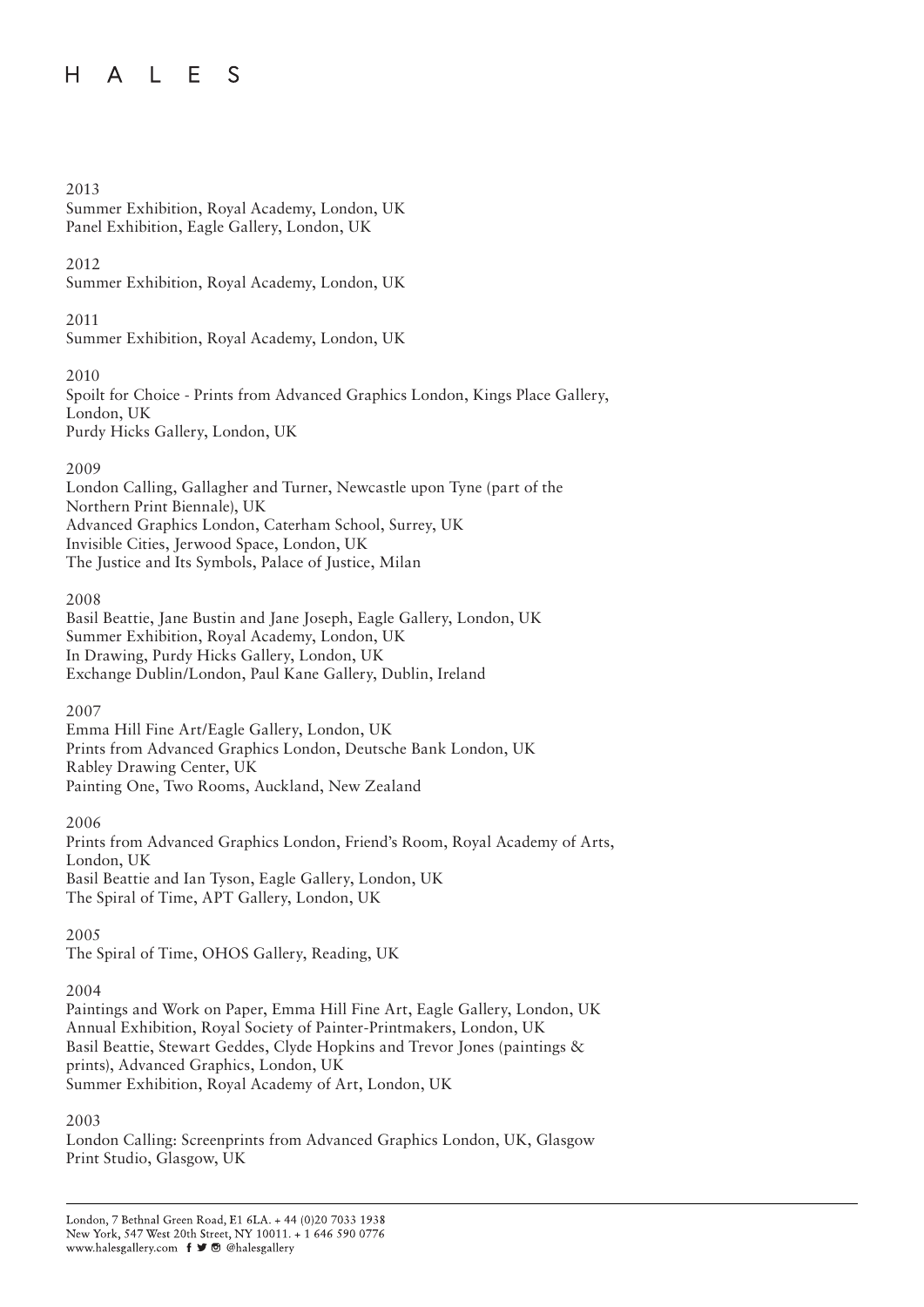Advanced Graphics Print Exhibition, West Cork Arts Centre, Skibbereen, Ireland Drawn to be Alive, Hales Gallery, London, UK 20 x 5 Drawings, Eagle Gallery, London, UK

### 2002

Sense and Form, Consument Art 2002, Nuremberg, Germany Viewpoints, Eagle Gallery, London, UK

### 2001

Retroperspective I, Eagle Gallery, London; 'A Master Class-British Painting: Basil Beattie, John Hoyland, John Walker, John Edwards', Stephen Lacey Gallery, London, UK Tradition and Innovation, City Art Gallery, York, UK Process and Image: Basil Beattie, Nigel Massey, Roy Oxlade, Art Space, London, UK Jerwood Painting Prize 2001, Jerwood Gallery, London and Gallery of Modern Art, Glasgow, UK Three Artists from Hartlepool, Gray's Art Gallery, Hartlepool, UK 3 Big Paintings: Basil Beattie, Maurice Cockrill, John Hoyland, Sarah

Myerscough Fine Art, London, UK

Basil Beattie and Frances Aviva Blane - Drawing, ecArt, London, UK Square Route, Sarah Myerscough Fine Art, London , UK

British Abstract Painting, Flowers East, London, UK

### 2000

Short Series: British Contemporaries, Trinity Art Centre, Tunbridge Wells, Kent, UK

Contemporary Prints from Advanced Graphics London, Roger Billcliffe Gallery, Glasgow, UK

5 British Abstract Painters, Flowers West, Santa Monica, California, USA Leading British Artists from Advanced Graphics, The Original Print Gallery, Dublin, Ireland

Summer Exhibition, Royal Academy, UK

Recent Acquisitions 2000, Birmingham City Museum and Art Gallery, UK

### 1999-2012

London Art Fair, Islington, London, UK Contemporary Print Show, Barbican Centre, London, UK London Original Print Fair, Royal Academy of Arts, London, UK Art on Paper, Royal College of Art, London, UK

### 1999

Four Artists, Eagle Gallery, London, UK Thinking Aloud, Camden Arts Centre, London, UK Starting a Collection- Part 2, Art First, London, UK Starting a Collection- Part 2, Stephen Lacey Gallery, London, UK Power of Drawing, Westbeth, New York, NY, USA Small is Beautiful, Flowers West, Santa Monica, California, USA Re-Grouping the Nunnery, London, UK

### 1998

Frankfurt Art Fair and Cologne Art Fair, Germany Jerwood Painting Prize 1998, Jerwood Gallery, London, UK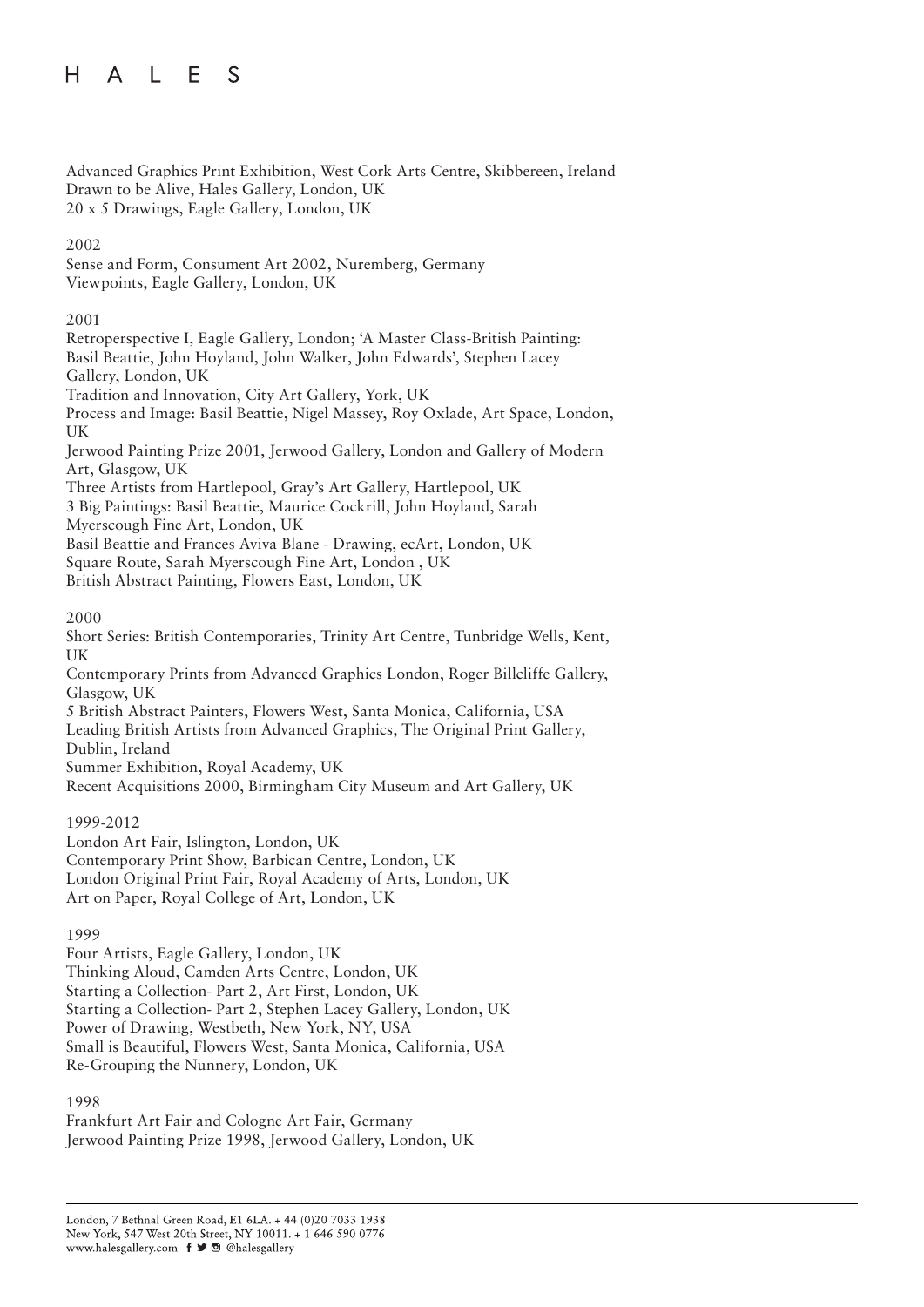#### H  $\mathbb{L}$ F. S  $\mathsf{A}$

1997 Yellow, Todd Gallery, London, UK Path Galerie, Aalst, Belgium

1996

Ace!, Arts Council Collection, Hatton Gallery, Newcastle upon Tyne, UK Ace!, Arts Council Collection, Harris Museum and Art Gallery, Preston, UK Ace!, Arts Council Collection, Oldham Art Gallery, UK Ace!, Arts Council Collection, Hayward Gallery, London, UK Ace!, Arts Council Collection, IKON Gallery, Birmingham, UK Ace!, Arts Council Collection, Mappin Art Gallery, Sheffield, UK Ace!, Arts Council Collection, Angel Row Gallery, Nottingham, UK Ace!, Arts Council Collection, Ormeau Baths Gallery, UK Ace!, Arts Council Collection, Belfast, Ireland Harlech Biennale, Harlech, Ireland

1995

Monoprints, Artspace Gallery, London, UK Green on Red Gallery, Dublin, Ireland

1994

Paintmarks, Kettles Yard, Cambridge, UK Lead and Follow, Robert Loder Collection, Atlantis Gallery, London, UK Credo, Purdy Hicks Gallery, London, UK Summer Exhibition, Royal Academy of Art, London, UK

1993 Summer Exhibition, Royal Academy, London, UK

1992

Gillian Ayres, Basil Beattie, Brian Fielding and John Hoyland', Pomeroy Purdey Gallery, London, UK Painting and Sculpture, Maak Gallery, London, UK

1991

John Moores Exhibition 17, Walker Art Gallery, Liverpool, UK Small is Beautiful, Flowers East, London, UK The Discerning Eye, Mall Galleries, London, UK Goldsmiths College Centenary Exhibition (selected by Albert Irvin), Goldsmiths College, London, UK

1989

John Moores Exhibition 16, Walker Art Gallery, Liverpool, UK

1988

Presentation 1988, Curwen Gallery, London, UK Presence of Painting, Mappin Art Gallery, Sheffield, UK Three British Painters, Northern Centre for Contemporary Art, Sunderland, UK

1987

John Moores Exhibition 15, Walker Art Gallery, Liverpool, UK Eight by Eight, Curwen Gallery, London, UK

1986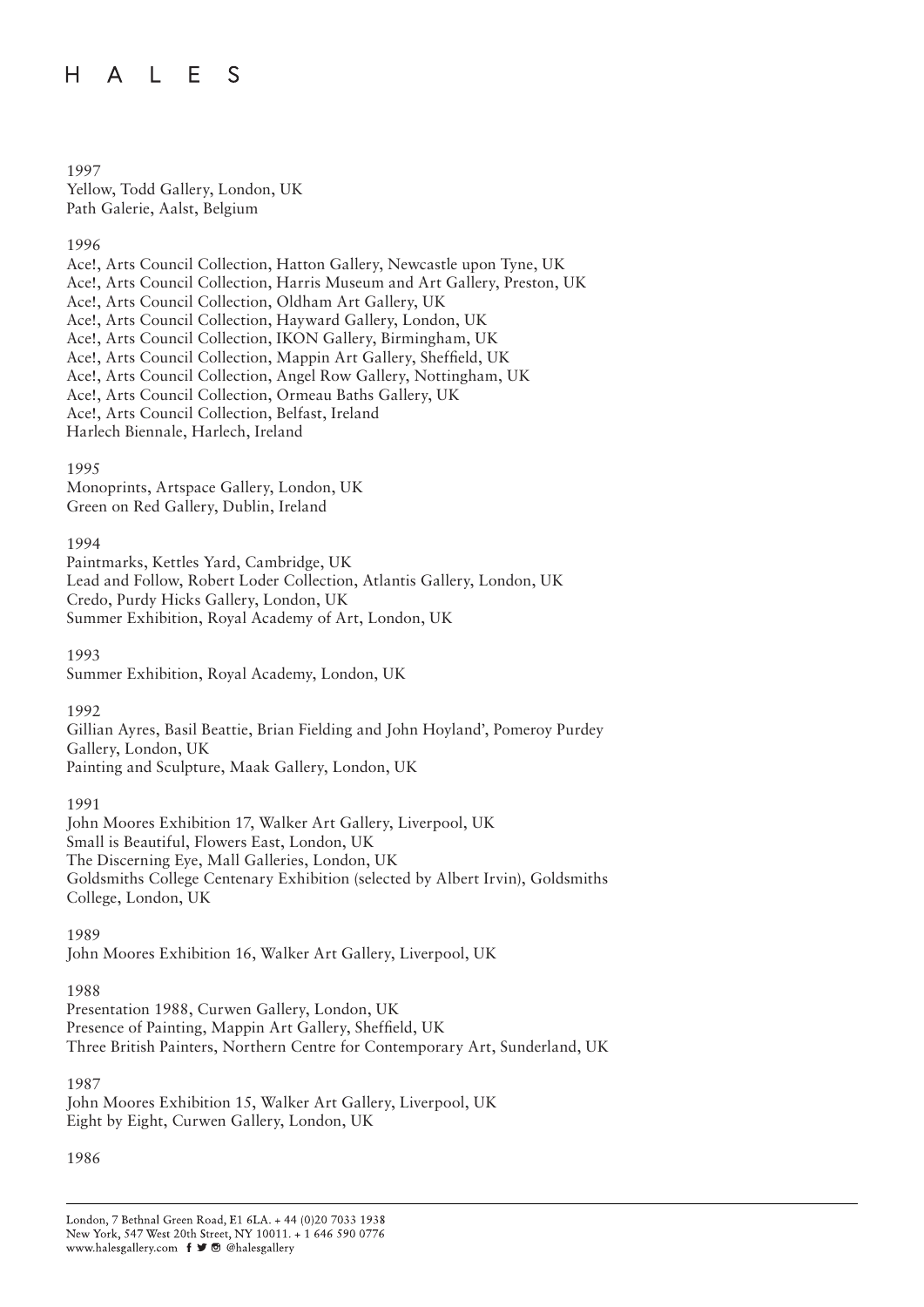### $H$ L E S  $\mathsf{A}$

```
Summer Exhibition, Royal Academy of Arts, London, UK
Impressions of a Town, Bede Gallery, Jarrow, UK
```
### 1985

The Joy of Paint, Bede Gallery, Jarrow, UK Summer Exhibition, Royal Academy of Arts, London, UK

1984

European Painting Trier, Germany British Art Show Arts Council Travelling

1982

Hayward Annual: British Drawing Hayward Gallery, London, UK London Group Exhibition The London Suite Anne Berthoud Gallery, London, UK

1981 Atlantis Gallery, London, UK

1980 Hayward Annual, Hayward Gallery, London, UK

1979 Drawings Studio School, New York, USA

1978 A Free Hand Arts Council Travelling Exhibition

1977 Small Works, Newcastle Polytechnic Gallery, UK

1976

AIR Gallery, London, UK Colour Southern Arts Travelling Exhibition; Southampton Art Gallery; Winchester School of Art; Worthing Museum and Art Gallery; Portsmouth City Museum; South Hill Park, Bracknell; Salisbury Museum and Library

1975 Drawings Hoya Gallery, London, UK

1974

First Contact (Industrial Sponsors), London, UK Hoya Gallery, London, UK British Painting, Hayward Gallery, London, UK

1971 Big Paintings for Public Places Whitworth Art Gallery, Manchester, UK Four Painters Museum of Modern Art, Oxford, UK Art Spectrum Alexandra Palace, London, UK

1970

Large Paintings Hayward Gallery, London, UK London Now in Berlin Germany, UK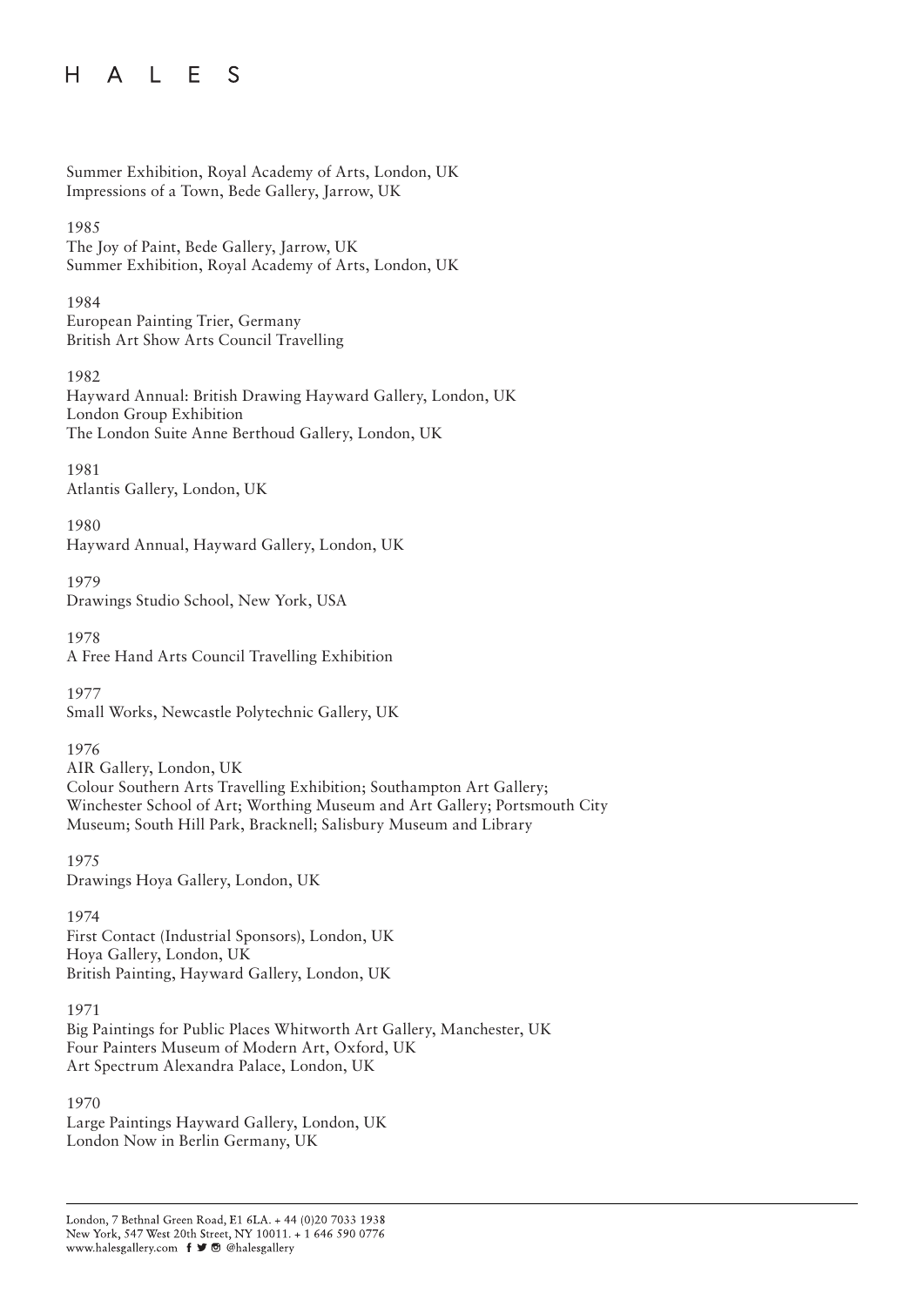### $H$ A L E S

1969

Big Paintings for Public Places Whitworth Art Gallery, Manchester, UK London Group Exhibition

1968 Four British Artists Gelsenkirchen, Germany Poet's Choice AIA Gallery, London, UK Royal Academy Bicentenary exhibition, London, UK

1967

Survey '67, Camden Arts Centre, London, UK

1966 Belfast Open

1965 John Moores Exhibition 4 Walker Art Gallery, Liverpool, UK

1961 Four Young Contemporaries Paris Gallery, London, UK

1958-61 Young Contemporaries Whitechapel Art Gallery, London, UK

### **Publications**

2011 Basil Beattie, Taking Steps, Large Works 1986-2009, LithoArt New

2006 The Corridor of Uncertainty (DVD) - directed by Emma Hindley Eagle Gallery / EMH Arts with the support of Peter and Maria Kellner

1991 Blocks - artist's book with Mel Gooding published Eagle Gallery / EMH Arts

### **Collections**

Arts Council England, UK Birmingham City Art Gallery, UK BUPA Contemporary Art Society, London, UK The Creasey Collection of Contemporary Art, Salisbury, UK Deutsche Bank, London, UK Government Art Collection, London, UK Jerwood Collection, UK NatWest Group Art Collection Northern Arts (Commission for Enamel Mural)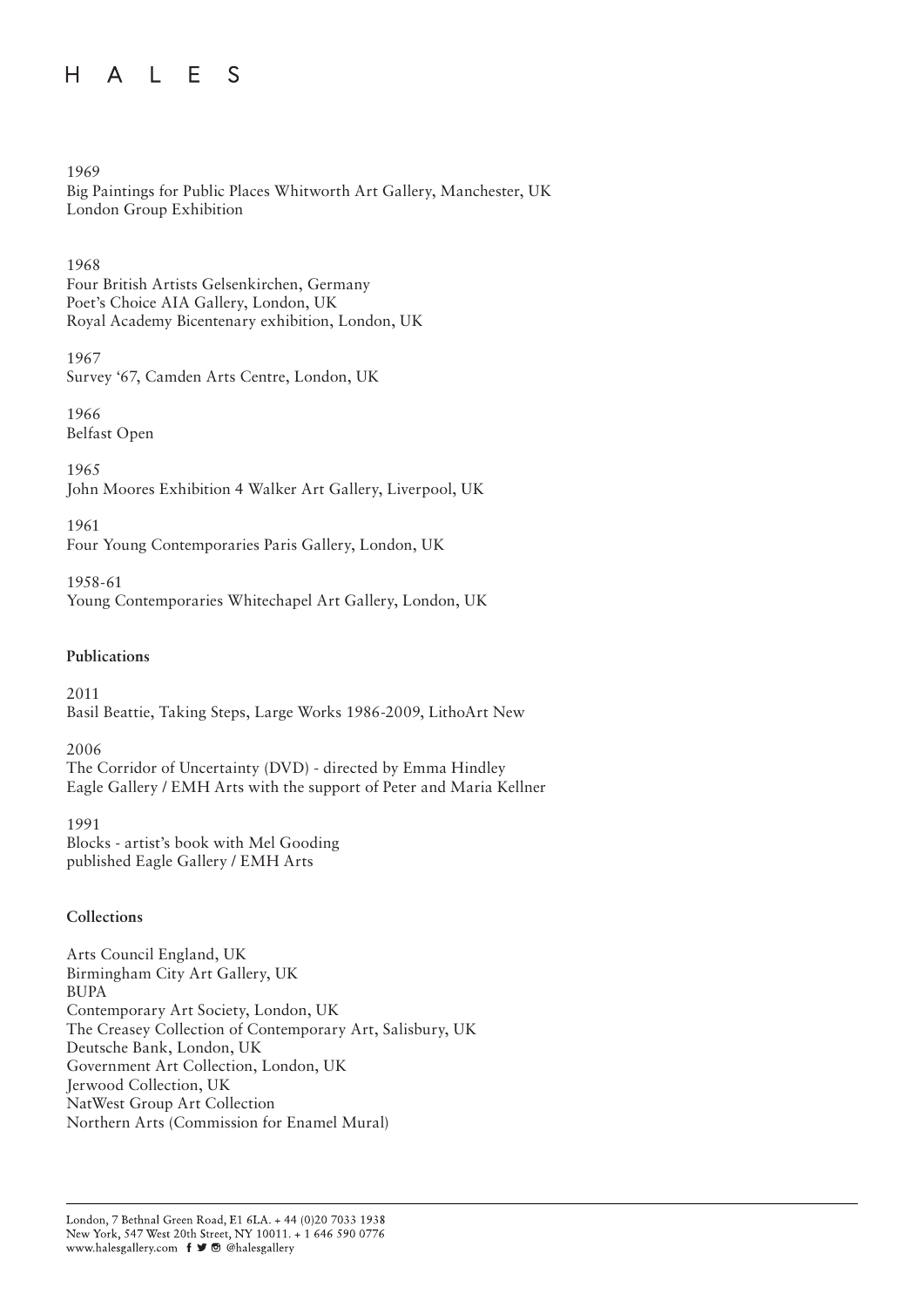#### E S H  $\mathbb{L}$  $\mathsf{A}$

Royal Academy Collection, London, UK Swindon Museum and Art Gallery, UK Southampton City Collection/Art Gallery, UK Tate, London, UK Whitworth Gallery, Manchester, UK

### **Awards**

2001 Shortlisted for the Jerwood Painting Prize

2000 Shortlisted for the Charles Wollaston Award, The Royal Academy of Arts ('A Singular Pair')

1999

The AXA Nordstern Art Award for Printmaking, The Royal Academy of Arts ('At the Hour of Midnight')

1998

Shortlisted for the Jerwood Painting Prize

1989 John Moores - 2nd Prize Winner

1986 Athena Awards Winner

1976 Major Arts Council Award

# **Bibliography**

2019 John Bunker, That was Now, This is Then, Instantloveland, 20 August 2019, (Instantloveland: London)

2016

Aimee Parrott, AbEx now, Royal Academy of Arts Magazine, 1 November 2016, (Royal Academy of Arts Magazine: London) Sue Hubbard, The Last Bohemians? Elephant Magazine, Spring 2016, (Elephant Magazine: London) Emma Hill, Beyond These Portals, Royal Academy of Arts Magazine, 21 Feburary 2016 (Royal Academy of Arts Magazine: London) The RA Collections Team, Object of the month: February 2016 Basil Beattie RA's 'Never Before' (2001), The Royal Academy of Arts Magazine, 1 February 2016, (Royal Academy of Arts Magazine)

2013

John Bunker, Basil Beattie at Jerwood Hastings, Abstract Critical, 23 October 2013

London, 7 Bethnal Green Road, E1 6LA. + 44 (0)20 7033 1938 New York, 547 West 20th Street, NY 10011. + 1 646 590 0776 www.halesgallery.com f J ® @halesgallery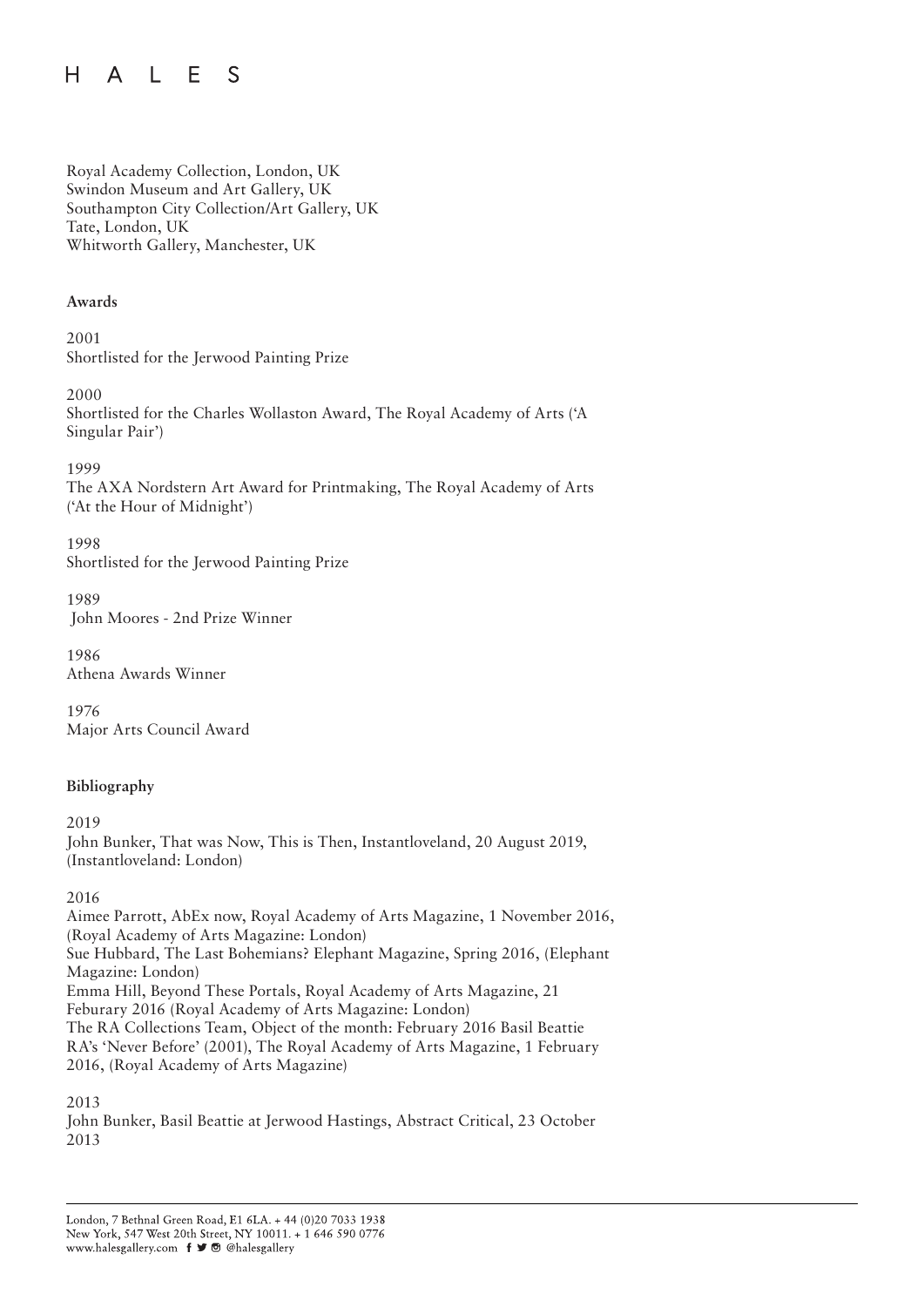# 2010

Paintings: Mysteries and Confessions Tess Jaray Lenz Books ISBN 978-0-9564760-1-2 Marcus Harvey interviews Basil Beattie Turps Banana No. 8 2010 Adventures in Art Sue Hubbard, Other Criteria ISBN 978-1-906967-21-5 The Radicals Matthew Collings, Modern Painters, September 2010

### 2009

Basil Beattie: The Janus series Emma Hill Eagle Gallery / EMH Arts catalogue ISBN 978-0-9554046-9-6 Galleries Magazine, September – Nicholas Usherwood Basil Beattie Jane Ross, The Week (12.09.09) Back to the Future RA Magazine, Autumn 2009 Basil Beattie; Ian McKeever Alexander Adams, Burlington Magazine, CLI November 2009

### 2008

Exchange Aidan Dunne, The Irish Times (9/04/08)

### 2006

Art on a Broad Canvas Charlotte Cripps, Independent (2/01/06) The Spiral of Time Martin Holman, APT Gallery, London - catalogue Basil Beattie Jane Ross, The Week (15.12.06)

### 2005

Marking a Year Nick de Ville, Eagle Gallery / EMH Arts, London The Naked Art Richard Dyer, OHOS Gallery, Reading – exhibition text

### 2002

Basil's brush with the process of painting Helen Smithson Highbury and Islington Express (6/09/02) Basil Beattie: Above and Below Laura Gascoigne, What's On (18/09/02) Change and Decay John McEwen, The Sunday Telegraph (6/10/02) Contemporary Market Colin Gleadell, The Daily Telegraph (4/11/02)

### 2001

That Irresistible Climb Mel Gooding Advanced Graphics, London – exhibition text British Abstract Painting Matthew Colliings Flowers East, London - catalogue Basil Beattie Norbert Lynton, Jerwood Gallery, London - catalogue Scrape it off and start all over again John McEwen Sunday Telegraph (16/9/01) That climb Robin Dutt, RA Magazine, no. 72 The Significance of Symbols Pryle Behrman, Printmaking Today (summer)

### 1999

Ur-Architecture and the Sign Nick de Ville, Contemporary Visual Arts (21) 1998 Portraits of Places Mel Gooding, NatWest Group, London - catalogue Pinstripe Medicis John Windsor Independent on Saturday magazine (30/5/98) Basil Beattie Lynn MacRitchie, Jerwood Gallery, London - catalogue Jerwood Painting Prize Tim Hilton, The Independent on Sunday (4/10/98)